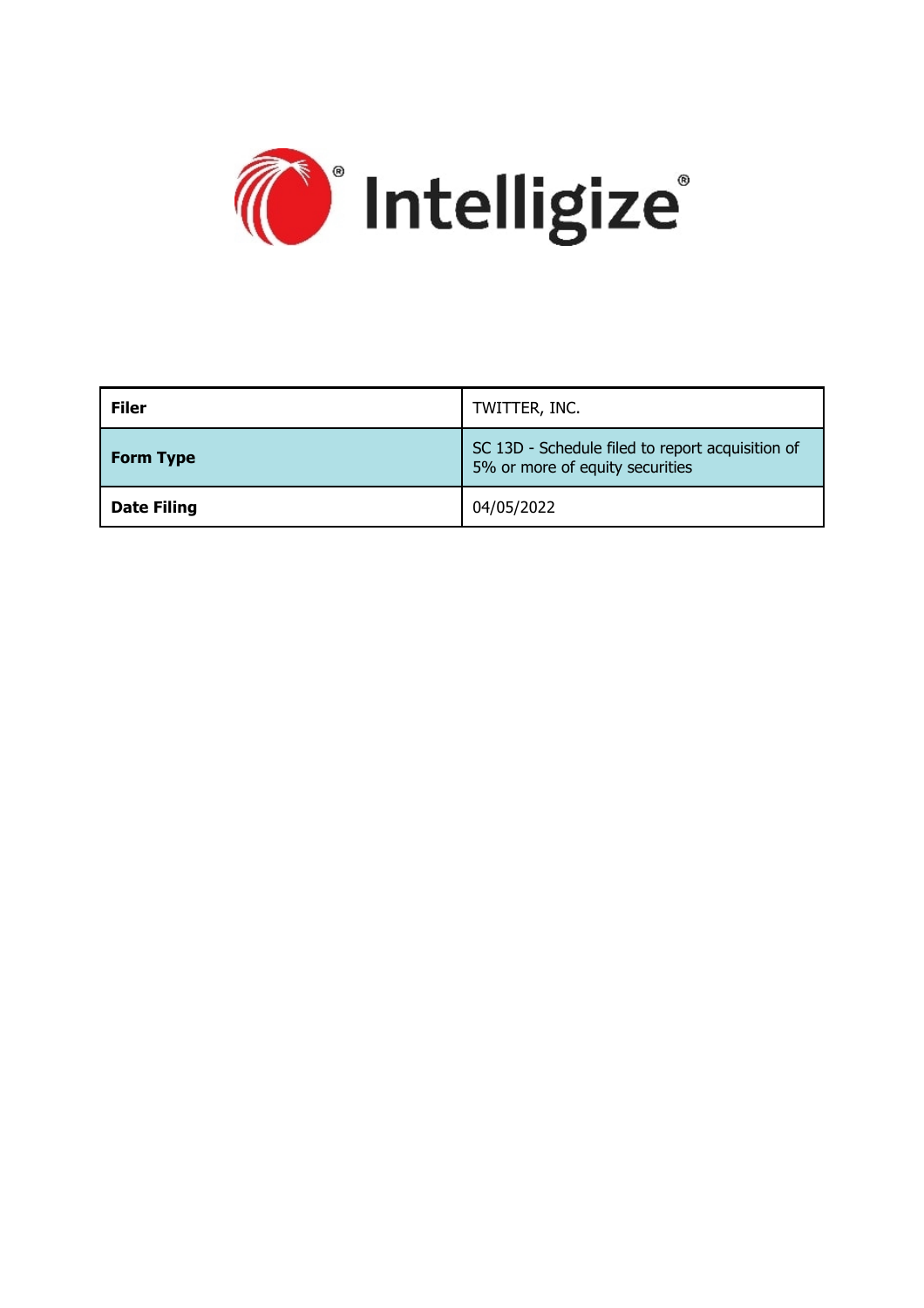| <b>UNITED STATES</b>                                                                                                                                    |  |  |
|---------------------------------------------------------------------------------------------------------------------------------------------------------|--|--|
| SECURITIES AND EXCHANGE COMMISSION                                                                                                                      |  |  |
| Washington, D.C. 20549                                                                                                                                  |  |  |
| <b>SCHEDULE 13D</b>                                                                                                                                     |  |  |
| Under the Securities Exchange Act of 1934                                                                                                               |  |  |
| (Amendment No. 1 to Schedule 13G)                                                                                                                       |  |  |
| Twitter Inc.                                                                                                                                            |  |  |
| (Name of Issuer)                                                                                                                                        |  |  |
| Common Stock                                                                                                                                            |  |  |
| (Title of Class of Securities)                                                                                                                          |  |  |
| 90184L102                                                                                                                                               |  |  |
| (Cusip Number)                                                                                                                                          |  |  |
| John Lutz                                                                                                                                               |  |  |
| Heidi Steele                                                                                                                                            |  |  |
| McDermott Will & Emery LLP                                                                                                                              |  |  |
| 444 West Lake Street, Suite 4000                                                                                                                        |  |  |
| Chicago, IL 60657                                                                                                                                       |  |  |
| $(312)$ 984-3624                                                                                                                                        |  |  |
| (Name, Address and Telephone Number of Person)                                                                                                          |  |  |
| Authorized to Receive Notices and Communications)                                                                                                       |  |  |
| April 4, 2022                                                                                                                                           |  |  |
| (Date of Event Which Requires Filing of this Statement)                                                                                                 |  |  |
| If the filing person has previously filed a statement on Schedule 13G to report the acquisition that is the subject of this Schedule 13D, and is filing |  |  |
| this schedule because of Rule 13d-1(e), 240.13d-1(f) or 240.13d-1(g), check the following box. $\boxtimes$                                              |  |  |

\*The remainder of this cover page shall be filled out for a reporting person's initial filing on this form with respect to the subject class of securities, and for any subsequent amendment containing information which would alter disclosures provided in a prior cover page.

The information required on the remainder of this cover page shall not be deemed to be "filed" for the purpose of Section 18 of the Securities Exchange Act of 1934 ("Act") or otherwise subject to the liabilities of that section of the Act but shall be subject to all other provisions of the act (however, see the Notes).

### SCHEDULE 13D

|                  | CUSIP No. 90184L102                                                                                   |    |                                       |  |  |
|------------------|-------------------------------------------------------------------------------------------------------|----|---------------------------------------|--|--|
|                  | Name of Reporting Person: I.R.S. Identification Nos. of Above Person (entities only):                 |    |                                       |  |  |
|                  | Elon R. Musk                                                                                          |    |                                       |  |  |
| 2                | Check the Appropriate Box if a Member of a Group (See Instructions):                                  |    |                                       |  |  |
|                  | (a)                                                                                                   |    |                                       |  |  |
|                  | $(b)$ $\square$                                                                                       |    |                                       |  |  |
| 3                | SEC Use Only:                                                                                         |    |                                       |  |  |
| 4                | Source of Funds (See Instruction):                                                                    |    |                                       |  |  |
|                  | $\overline{O}O$                                                                                       |    |                                       |  |  |
| 5                | Check if Disclosure of Legal Proceedings is Required Pursuant to Items $2(d)$ or $2(e)$ : $\boxtimes$ |    |                                       |  |  |
| 6                | Citizenship or Place of Organization:                                                                 |    |                                       |  |  |
|                  | <b>USA</b>                                                                                            |    |                                       |  |  |
| Number of Shares |                                                                                                       | 7  | Sole Voting Power:                    |  |  |
|                  |                                                                                                       |    | 73,115,038                            |  |  |
|                  | Beneficially                                                                                          | 8  | <b>Shared Voting Power:</b>           |  |  |
|                  | Owned by<br>Each                                                                                      |    |                                       |  |  |
|                  | Reporting                                                                                             | 9  |                                       |  |  |
|                  | Person With                                                                                           |    | Sole Dispositive Power:<br>73,115,038 |  |  |
|                  |                                                                                                       | 10 | <b>Shared Dispositive Power:</b>      |  |  |
|                  |                                                                                                       |    |                                       |  |  |
| 11               |                                                                                                       |    |                                       |  |  |
|                  | Aggregate Amount Beneficially Owned by Each Reporting Person:<br>73,115,038                           |    |                                       |  |  |
| 12               | Check if the Aggregate Amount in Row (11) Excludes Certain Shares (See Instructions) $\Box$           |    |                                       |  |  |
| 13               | Percent of Class Represented by Amount in Row (11):                                                   |    |                                       |  |  |
|                  | $9.1\%$ <sup>1</sup>                                                                                  |    |                                       |  |  |
| 14               | Type of Reporting Person (See Instructions):                                                          |    |                                       |  |  |
|                  | $\mathbb{N}$                                                                                          |    |                                       |  |  |

 $<sup>1</sup>$  Based on 800,641,166 shares of Common Stock outstanding as of February 10, 2022 as reported in the Issuer's Annual Report on Form 10-K for</sup> the year ended December 31, 2021.

## SCHEDULE 13D

## **Item 1. Security and Issuer.**

Elon Musk (the "Reporting Person") previously filed a Schedule 13G on April 4, 2022 (the "Schedule 13G"). This Schedule 13D (this "Schedule 13D") relates to the common stock (the "Common Stock") of Twitter Inc., a Delaware corporation (the "Issuer" or "Registrant"), and amends the Schedule 13G. The address of the principal executive offices of the Issuer is 1355 Market Street, Suite 900, San Francisco, CA 94103; its telephone number is (415) 222-9670.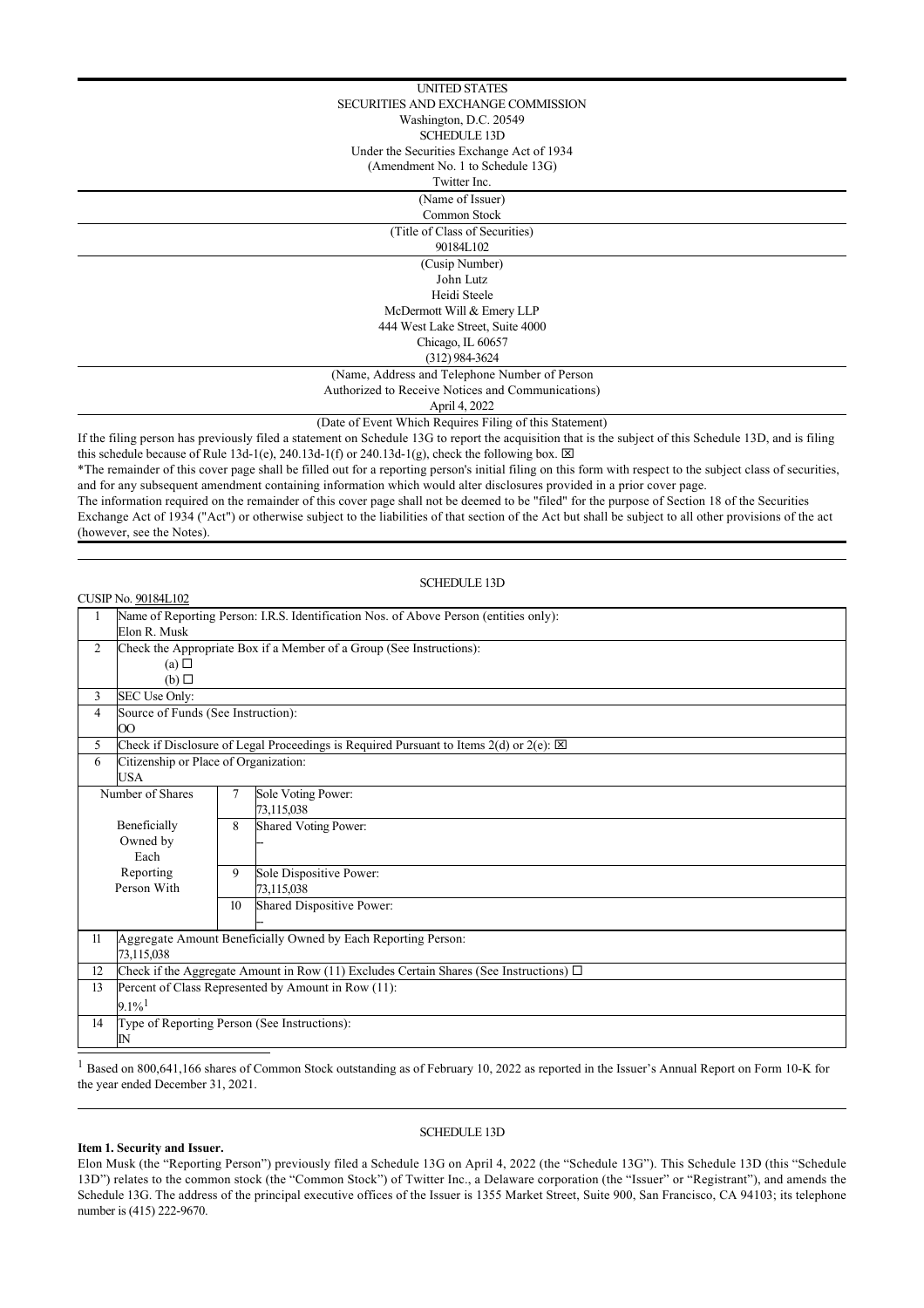#### **Item 2. Identity and Background.**

- (a) This Schedule 13D is being filed by Elon Musk (the "Reporting Person").
- (b) The principal business address for the Reporting Person is 2110 Ranch Road 620 S. #341886,
- Austin, TX 78734.
- (c) The principal occupation of the Reporting Person is serving as the Technoking and Chief Executive Officer of Tesla, Inc., the business address of which is 1 Tesla Road, Austin, Texas 78725. On April 4, 2022, the Reporting Person entered into a letter agreement with the Issuer in which the Issuer agreed to appoint the Reporting Person to the Board of Directors of Issuer, subject to certain onboarding procedures.
- (d) The Reporting Person has not been convicted in a criminal proceeding (excluding traffic violations or similar misdemeanors) during the last five years.
- (e) During the last five years, the Reporting Person has not been a party to a civil proceeding of a judicial or administrative body of competent jurisdiction and as a result of such proceeding was or is subject to a judgment, decree or final order enjoining future violations of, or prohibiting or mandating activities subject to, federal or state securities laws or finding any violation with respect to such laws, except for proceedings initiated by the Securities and Exchange Commission, and related settlement with the Securities and Exchange Commission filed with the U.S. District Court for the Southern District of New York on September 29, 2018 and further amended on April 26, 2019, with respect to Reporting Person's statement on August 7, 2018 that he was considering taking Tesla private.

# (f) The Reporting Person is a citizen of the United States.

#### **Item 3. Source and Amount of Funds or Other Consideration.**

The Reporting Person used cash to make the purchases of Common Stock listed on Schedule I hereto.

#### **Item 4. Purpose of Transaction.**

On April 4, 2022, the Reporting Person and the Issuer entered into a letter agreement (the "Agreement") which provides that: (i) the Issuer will appoint the Reporting Person to the Issuer's Board of Directors (the "Board") to serve as a Class II director with a term expiring at the Issuer's 2024 Annual Meeting of Stockholders; and (ii) for so long as the Reporting Person is serving on the Board and for 90 days thereafter, the Reporting Person will not, either alone or as a member of a group, become the beneficial owner of more than 14.9% of the Issuer's common stock outstanding at such time, including for these purposes economic exposure through derivative securities, swaps, or hedging transactions. The foregoing summary of the Agreement does not purport to be complete and is subject to, and qualified in its entirety by, the full text of the Agreement, which is filed as Exhibit A and incorporated herein by reference.

The Reporting Person holds the Common Stock of the Issuer for investment purposes. Depending on the factors discussed herein, the Reporting Person may, from time to time, acquire additional shares of Common Stock and/or retain and/or sell all or a portion of the shares of Common Stock held by the Reporting Person in the open market or in privately negotiated transactions, and/or may distribute the Common Stock held by the Reporting Person to other entities. Any actions the Reporting Person might undertake will be dependent upon the Reporting Person's review of numerous factors, including, among other things, the price levels of the Common Stock, general market and economic conditions, ongoing evaluation of the Issuer's business, financial condition, operations and prospects, the relative attractiveness of alternative business and investment opportunities, investor's need for liquidity, and other future developments. Any future acquisitions of Common Stock will be subject to the Company's policies, including its insider trading policy, as applicable.

Except as set forth above, the Reporting Person has no present plans or intentions which would result in or relate to any of the transactions described in subparagraphs (a) through (j) of Item 4 of Schedule 13D.

#### **Item 5. Interests in Securities of the Issuer**

(a,b) For information regarding beneficial ownership, see the information presented on the cover page of this Schedule 13D. The Common Stock beneficial owned by the Reporting Person is held by the Elon Musk Revocable Trust dated July 22, 2003 for which Elon Musk is the sole Trustee.

(c) Schedule I sets forth the transactions in the Common Stock effected by the Reporting Person during the past 60 days.

- (d) Not applicable
- (e) Not applicable

#### **Item 6. Contracts, Arrangements, Understandings or Relationships with Respect to Securities of the Issuer.**

On April 4, 2022, the Reporting Person and the Issuer entered the Agreement described in Item 4 above. The Agreement is filed as Exhibit A hereto and incorporated by herein reference.

# **Item 7. Exhibits**

Letter Agreement, dated as of April 4, 2022, among Twitter, Inc. and Elon Musk (incorporated herein by reference to Exhibit 10.1 to the Current Report on Form 8-K filed by the Issuer with the Securities and Exchange Commission on April 5, 2022).

#### **SIGNATURE**

After reasonable inquiry and to the best of my knowledge and belief, I certify that the information set forth in this statement is true, complete and correct.

Date: April 5, 2022

By: /s/ Elon Musk

# Elon Musk

#### **SCHEDULE I**

The following table lists all transactions completed by the Reporting Person in the Common Stock since January 31, 2022, which were all completed through open market purchases.

| <b>Date</b> | <b>Shares bought</b> | Price    |
|-------------|----------------------|----------|
| 1/31/2022   | 620,083              | \$36.828 |
| 2/1/2022    | 542,496              | \$37.549 |
| 2/2/2022    | 850,373              | \$36.748 |
| 2/3/2022    | 3,649,957            | \$34.391 |
| 2/4/2022    | 1,070,429            | \$36.184 |
| 2/7/2022    | 4,839,507            | \$36.515 |